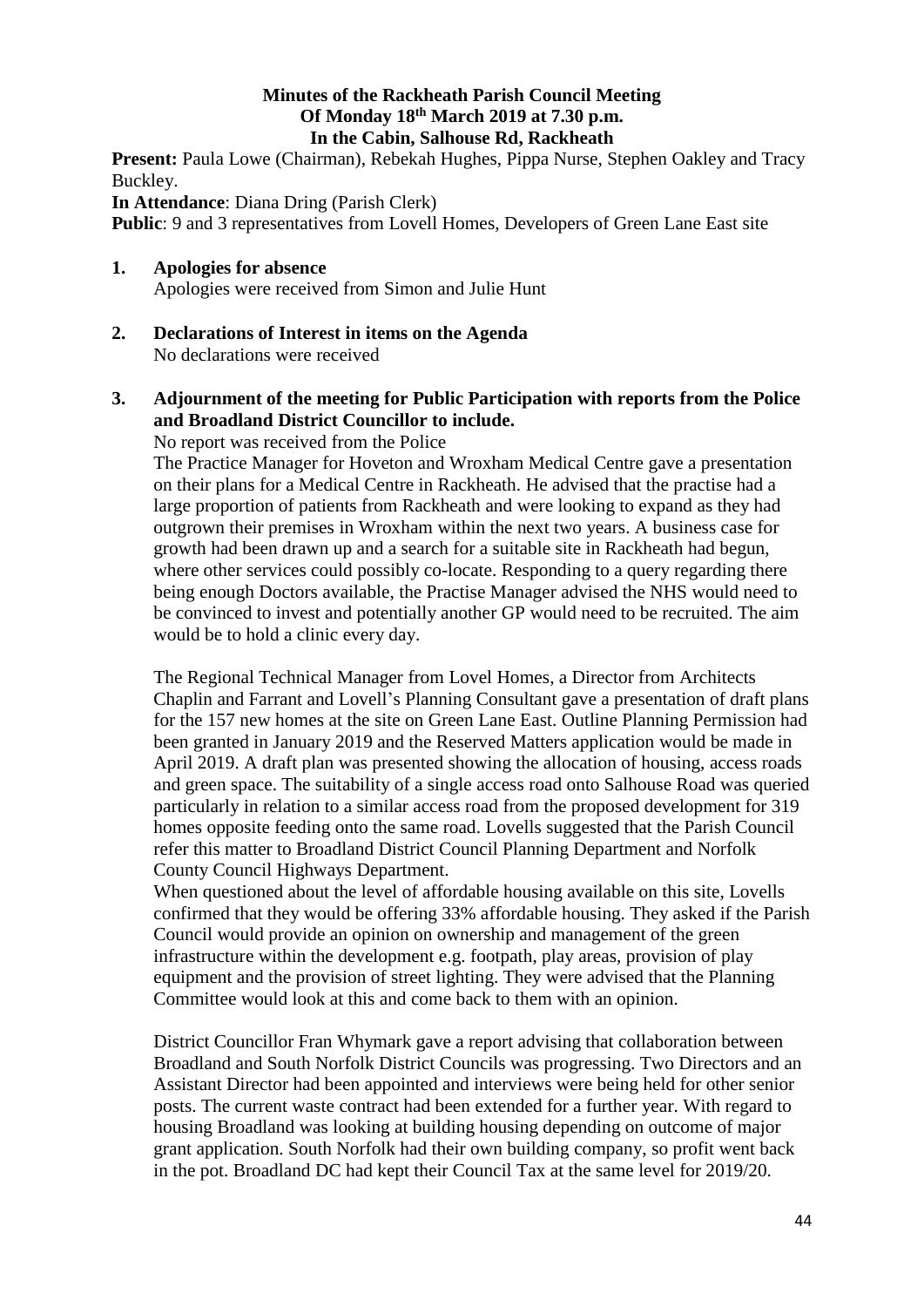**4. Approval of the Parish Council Minutes of the meeting of 18th February 2019** The Parish Council Minutes of 18<sup>th</sup> February 2019 were approved as a correct record on the proposal of Tracy, seconded by Rebekah.

# **5. A report of any matters arising from the minutes not on the agenda and the Chairman's report**

No matters to report

**6. Receipt of the minutes of the Parks and Leisure Committee meeting of 11th February 2019 and a report of the meeting of 11th March 2019** 

# **i) Pavilion building progress, contract variations and costs**

The Committee had been consulted by the Building Contractor about various ongoing matters such as lighting, electrical sockets, windows and doors and as agreed previously had made decisions on behalf of the Parish Council. There were some outstanding queries regarding a new ramp/paving to the side door and rear fire exit, which had not been planned but was required to bring the ground level up to the level of the doors. On the proposal of Stephen, seconded by Brian the known variation costs and amendments were approved and the latest Contractor valuation and invoice was approved

# **ii) Jubilee Park Toddler Equipment**

The two new Springers and Roundabout for the toddler area was due to be delivered and installed in early April. It was expected that a bench would need to be moved to make room for the roundabout at extra cost. A meeting with the installer was due to be held later in the week to finalise details.

#### **iii) Marketing and Management Advisory Group**

The Working Group had proposed the new Pavilion hire rates and the hire Terms & Conditions had been drafted. A marketing plan would be drawn up. It was suggested that a Pavilion Opening Event should be held in June with attractions such as a free funfair or food with a budget of up to £1000.

The Working Group recommended the Parish Council using a contractor for cleaning the Pavilion and employ a booking officer to assist with the day to day running of the Pavilion and bookings. On the proposal of Tracy, seconded by Rebekah it was agreed that the Council's Staff Advisory Group should look at procedure for the recruitment of a Booking Officer in May.

#### **iv) Any Other Matters**

The Committee had been approached by a new franchisee from Camrider requesting to use tennis courts for moped training initially for 3 days a week. On the proposal of Brian, seconded by Tracy it was agreed to progress this matter and draw up a contract ensuring that payment was made in advance.

#### **7. Konectbus proposals to improve the bus services in Rackheath including a Green Lane West service**

Konectbus have asked for comments on their proposals to:

- a) Increasing the current 60 minutes frequency to 30 minutes during the majority of the day.
- b) Serving Green Lane West between the Sole and Heel and Industrial Estate

c) Reinstating buses to Green Lane East between the Sole and Heel and Vera Road Konectbus proposals were to leave the current Wroxham bound 5b on its route as it was and add a new hourly Rackheath Green lane Industrial Estate route to operate from Broadland Northway to the Sole and Heel then Salhouse Road, Vera Road, Green Lane East, Green Lane West and then terminating at the Industrial Estate (probably at the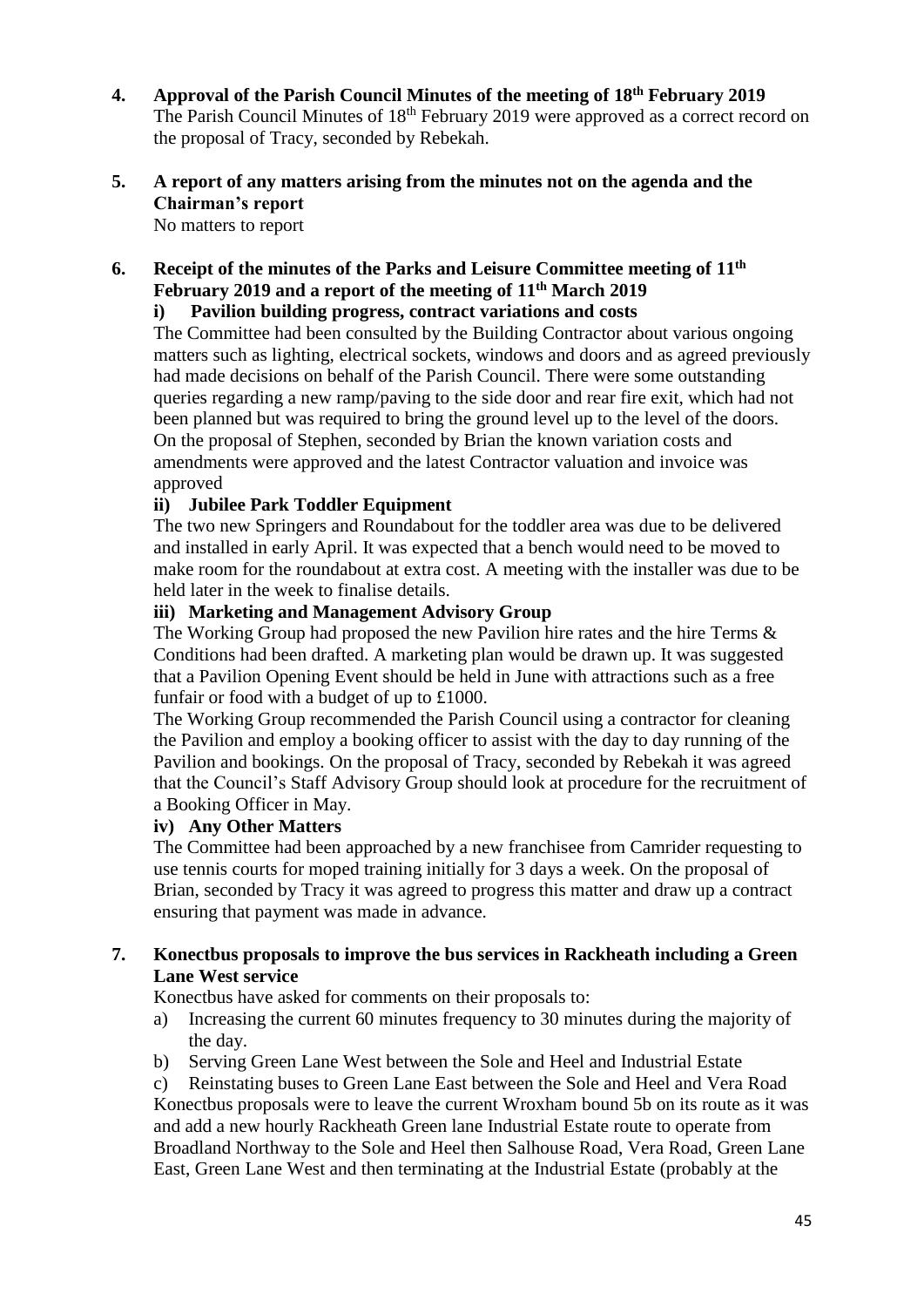depot). Buses would return the reverse of the above meaning the stop at the Sole and Heel would get a bus every 30 minutes. Also, it was proposed to reinstate the redundant bus stops along Green Lane West and look at providing a stopping place on Vera Road to allow easier access to bus services for those who live in that area. Members supported a) and b) above, but Clerk to point out that the bus stop near the Village Hall on Green Lane West is subject to flooding, but did not support c) as they felt Vera Road was too built up and the parking issues around the Post Office/Pharmacy would cause problems. It was also suggested that the bus service should be made more direct rather than diverting around Dussingdale.

#### **8. Annual subscription for an advisory service from either Norfolk Association of Local Councils or Norfolk Parish and Training Support2019/20**

The Clerk reported that the cost of both services was similar. The last years' service from NPTS had been good providing quick responses, local network meetings, training, conferences etc. NALC newsletters continued to be received. On the proposal of Brian, seconded by Stephen it was agreed to continue with the NPTS subscription for 2019/20.

#### **9. Accounts**

#### **i) Approval of Payments**

The following payments were approved on the proposal of Stephen, seconded by Rebekah.

| D Dring                                              | <b>February Salary</b>                     | £815.58    |
|------------------------------------------------------|--------------------------------------------|------------|
| D Dring                                              | Salary balance $£137.84 +$ expenses £90.45 | £228.29    |
| <b>HMRC</b>                                          | February PAYE & NI                         | £407.05    |
| Norfolk Pension Fund                                 | <b>February Pension contributions</b>      | £372.56    |
| Garden Guardian                                      | Grounds Maintenance – Feb charge           | £567.46    |
| T Gill & Son                                         | Pavilion Building Work Invoice #3          | £44,129.70 |
| Kompan                                               | Toddler Play Equipment (50%)               | £1,424.34  |
| <b>SLCC</b>                                          | <b>Annual Subscription</b>                 | £156.00    |
| <b>NPTS</b>                                          | <b>Annual Subscription</b>                 | £315.00    |
| Eon                                                  | <b>Surgery Electricity</b>                 | £368.61    |
| Eon                                                  | <b>Pavilion Electricity</b>                | £112.81    |
| D Starkings                                          | Playing Field hedge trimming               | £240.00    |
| <b>Information Commissioner- Data Protection fee</b> |                                            | £40.00     |
| *Sam Youngs                                          | Wix Annual Website fee                     | £111.75    |
| Broadland Tree Warden Network- Donation              |                                            | £25.00     |
| Wave                                                 | Doctors Surgery Water                      | £13.19     |
|                                                      |                                            |            |

**BACs Payments** The Clerk advised that progress on making payments by BACs. The signatories had mostly been set up and the system had tested by a successful Bacs payment to \*Sam Youngs. Having spoken to the bank the Clerk had been advised that it was only possible to set up dual authorisation by the Clerk and one of the Councillor signatories, which did not comply with the PC standing Orders that payments should be authorised by two authorised signatories, which the Clerk is not. The Parish Council will need to change their Financial Regulations to set up BACs payments which would need to be agreed at the next meeting.

**Pavilion Water Bill**. The Clerk reported that a water bill for the Pavilion had been received from Wave on 7 March for £1540.99 following a reading on 27 Feb when the metre was changed. This was due to Wave undercharging since the last reading in August 2017 when they took over from Anglian Water, approximately 19 months ago.